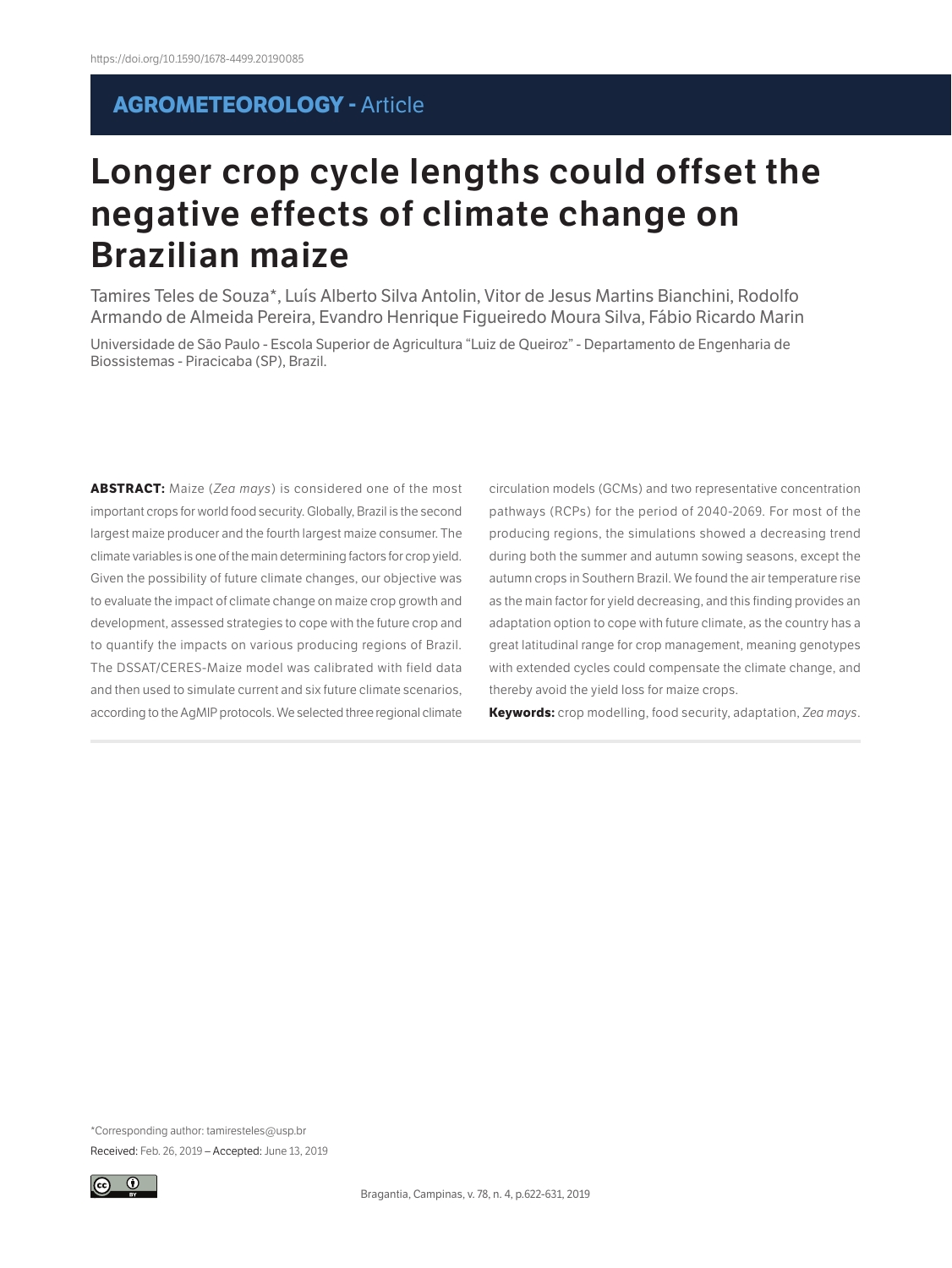Global climate variability and change caused by natural processes and anthropogenic factors may result in major environmental issues that will affect the world during the 21st century. In Brazil, observations show a tendency for an increase in the frequency of extreme rainfall events in Southern Brazil (Groisman et al. 2005), while projections show tendencies for increasing extremes in both maximum and minimum temperatures, and high spatial variability for rainfall (Marengo et al. 2009). Maize (*Zea mays*) is considered one of the most important crops for world food security due to its chemical composition, nutritional value and its productive potential (Kresovic et al. 2014).

Climate has a major impact on crop yield, so uncertainties about the future climate generate ambiguities regarding national and global food security, especially when dealing with commodity crops and the exporting countries (Li et al. 2011; Holzkamper et al. 2015), since climate change can cause production frustrations, local food limitations and price increases over time (Waongo et al, 2015). Future agricultural scenarios based on future climate would lend direction to how farming systems can adapt, which would involve aspects of soil fertility and management, genetics and agronomic practices (Tao et al. 2014; Ma et al. 2017).

Process-based crop models are well recognised by the scientific literature for testing academic hypotheses and assessing future scenarios and the impacts of climate change on agriculture (Rosenzweig et al. 2013). The DSSAT/CERES-Maize model simulates complex management strategies for a wide range of soil conditions and is capable of analysing the interactions of these strategies with the environmental conditions (Jones et al. 1986; Farhangfar et al. 2015). After calibrating the model, simulations were run to examine the impact of climate change on the maize crop in Brazil, identify the main reasons for yield variations and offer insights on how to adapt the crop to the future climate. Our objective here was to evaluate the impact of climate change on maize crop growth and development, assessed strategies to cope with the future crop and to quantify the impacts on various producing regions of Brazil.

### **MATERIAL AND METHODS Experimental data**

Two experiments, one in autumn and another in summer, were carried out in the experimental area of Luiz de Queiroz

College of Agriculture, University of São Paulo (ESALQ/USP), Piracicaba (SP), Brazil (lat 22º42'30'' S, long 47º38'30'' W, and 546 m alt). The autumn crop was sown in May 2016, and the summer crop was sown in October 2016. Each plot comprised four rows of 20 m length, with 0.45 m interrow spacing. Among the most commercialised by the producers of the region, the maize hybrid P4285YH was selected, due to its high yield potential in the selected region. The soil was prepared conventionally, by plowing at a depth of 30 cm, followed by drilling and levelling.

Analyses of physical and chemical characterization were performed in both experimental areas. Mineral fertilisation at planting and cover crop was applied based on the soil analysis, to avoid any crop nutritional deficiency. In order to estimate the values of permanent wilting point, field capacity and soil saturation point were estimated by the water retention curve. Both experiments included two treatments (irrigated and rainfed), with four replicates.

Five plants were randomly selected from each plot, for recording biometric data on leaf area index, plant height (every 7 days throughout the crop cycle), and dry mass of the vegetative part (leaves + stem) and dry matter  $($  leaves + stem + ear + tassel $)$  every 21 days throughout the crop cycle. The plant height was measured with the aid of a measuring tape as the distance (m) from the ground level to the point of insertion of the flag leaf. The results were expressed as the average height of five plants per plot. At physiological maturity (three months after planting), the ears were manually harvested, threshed with the aid of a thresher and the grains were weighed. The grain yield data was calculated on a dry basis and expressed as kg*∙*ha-1.

#### **Model calibration**

The DSSAT/CERES-Maize model is composed of six parameters related to genetic characteristics of the maize crop. The genetic coefficients P1, P2 and P5 define the phenology of the crop, while the G2 and G3 define the grain yield. To decide which parameters to estimate, a targeted sensitivity analysis was first performed on the DSSAT/CERES-Maize model, to determine the dependency of simulated variables on changes in key parameters. In addition, a major decision about what parameters to optimise was based on the available measured information, to avoid adjusting parameters that were unrelated to these data. Also, no adjustments were made to other parameters whose values could be directly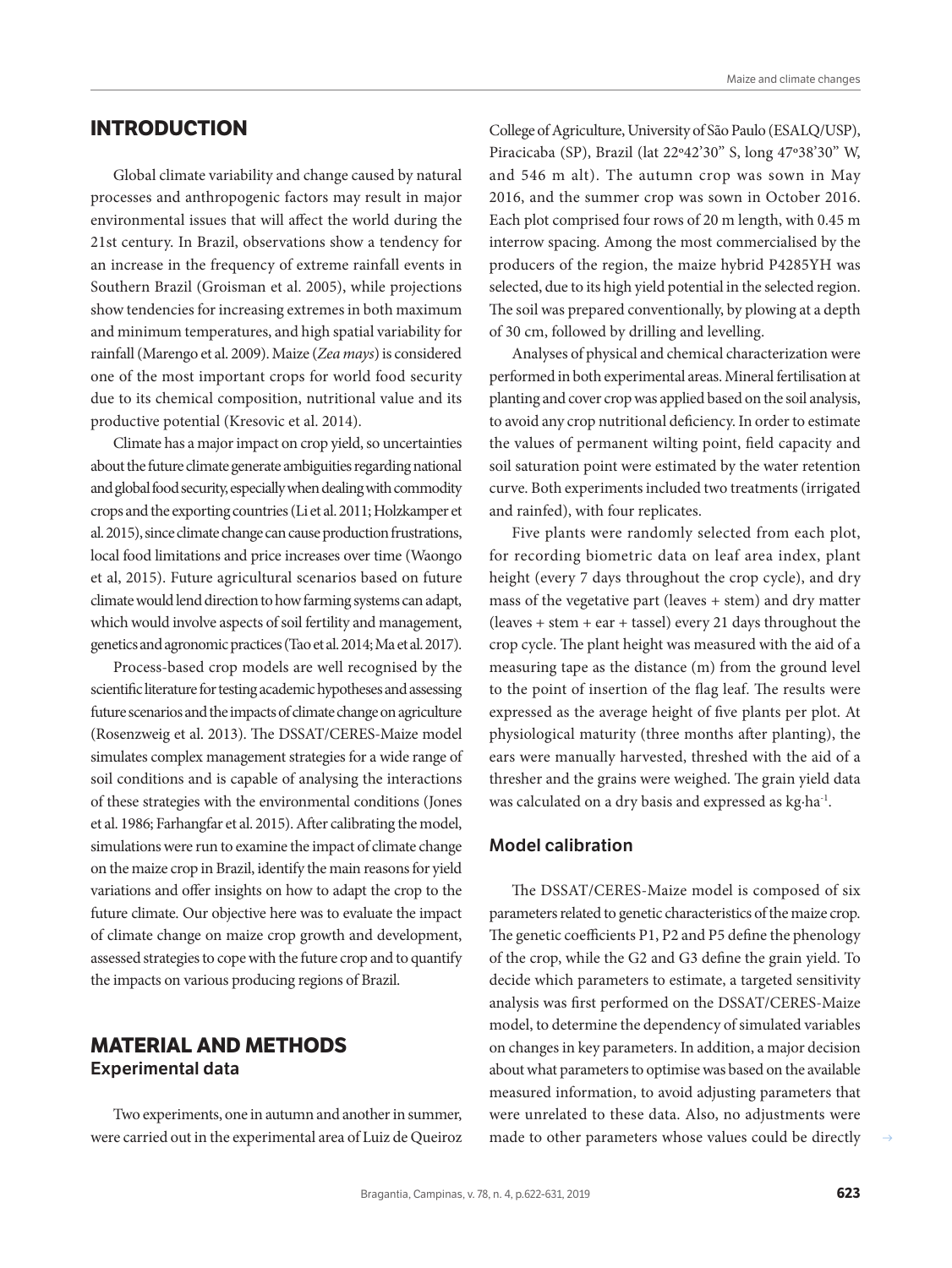measured or were well-known. The model was manually calibrated, by visual fitting, to reduce the root-mean-square error (RMSE) between simulated and observed values. Table 1 provides the statistical results of the model calibration.

The RMSE, the model efficiency index (EF) (Nash and Sutclife 1970) and the d-index (Willmot et al. 1982) were used to evaluate the model performance in the calibration procedure. They were used for evaluating all crop measured variables, except for plant height and above ground biomass in the first crop.

#### **Spatial extrapolation**

Given the DSSAT/CERES-Maize model operates on a local scale and the operation requires relatively large computational resources, the number of simulation points was limited by following the approach for upscaling modelling simulation, provided by Van Wart et al. (2013). For the selection simulation zones, the yield data obtained from the Brazilian Institute of Geography and Statistics (IBGE) were used. Then, 10 locations of Brazilian maize production with a 30-year daily weather series, whose homogeneous zones accounted for more than 80% of the maize cultivation area in Brazil.

#### **Future climate scenarios**

The global climate models (GCMs) used in this study were obtained from the Agricultural Model Intercomparison and Improvement Project (AgMIP) database. Of the 20 available GCMs, three were evaluated for variation of the air temperature relative to the baseline, taking as reference: 1) the model with the highest increase in relation to the average temperature of the baseline; 2) the model with the lowest increment; and 3) the intermediate model regarding the future temperature variation. For the simulations of the future scenario projections, the atmospheric carbon dioxide  $(CO<sub>2</sub>)$  concentrations of 526 and 628 ppm, epitomising the representative concentration pathway (RCP) scenarios RCP 4.5 and RCP 8.5, respectively, were used, making a total of six future examined scenarios. The baseline of the simulations was a  $\mathrm{CO}_2$  around 373 ppm, representing the mean value of the climatic series. The weather future scenarios were created for each selected site in Brazil, in 10 simulation points spread throughout the country, to cover the locations of importance for national maize production (Table 2).

|                      | <b>Variable</b><br>analyzed | <b>Average</b>   |                  |             |             |            |             |      |  |
|----------------------|-----------------------------|------------------|------------------|-------------|-------------|------------|-------------|------|--|
|                      |                             | <b>Observed</b>  | <b>Simulated</b> | <b>BIAS</b> | <b>RMSE</b> | <b>MAE</b> | $\mathbf d$ | EF.  |  |
|                      |                             | <b>IRRIGATED</b> |                  |             |             |            |             |      |  |
|                      | Leaf area index             | 1.49             | 1.83             | 0.339       | 0.700       | 0.528      | 0.90        | 0.68 |  |
|                      | Plant height                | 0.81             | 1.08             | 0,274       | 0.397       | 0.275      | 0.90        | 0.61 |  |
|                      | Vegetative mass             | 3,185            | 2,824            | $-361.4$    | 776.8       | 554.8      | 0.98        | 0.95 |  |
|                      | <b>Biomass</b>              | 4.130            | 2.902            | $-1,228.3$  | 2,319.0     | 1,421.6    | 0.91        | 0.77 |  |
| Autumn<br>Experiment | <b>RAINFED</b>              |                  |                  |             |             |            |             |      |  |
|                      | Leaf area index             | 0.77             | 0.87             | 0.099       | 0.234       | 0.223      | 0.96        | 0.88 |  |
|                      | Plant height                | 0.56             | 0.52             | $-0.044$    | 0.148       | 0.123      | 0.97        | 0.89 |  |
|                      | Vegetative mass             | 1,506            | 1,713            | 207.1       | 430.2       | 254.1      | 0.98        | 0.92 |  |
|                      | <b>Biomass</b>              | 1.800            | 1.734            | $-66.6$     | 206.0       | 149.9      | 0.99        | 0.99 |  |
|                      | <b>IRRIGATED</b>            |                  |                  |             |             |            |             |      |  |
| Summer<br>Experiment | Leaf area index             | 3.54             | 3.58             | 0.037       | 0.452       | 0.377      | 0.99        | 0.96 |  |
|                      | Plant height                | 1.36             | 1.17             | $-0.184$    | 0.230       | 0.413      | 0.89        | 0.71 |  |
|                      | Vegetative mass             | 6.800            | 6,902            | 102.4       | 1.481.7     | 1.300.2    | 0.98        | 0.93 |  |
|                      | <b>Biomass</b>              | 11,487           | 8,409            | $-3,077.7$  | 3,854.2     | 3,077.7    | 0.96        | 0.87 |  |
|                      | <b>RAINFED</b>              |                  |                  |             |             |            |             |      |  |
|                      | Leaf area index             | 3.03             | 3.26             | 0.233       | 0.644       | 0.515      | 0.98        | 0.93 |  |
|                      | Plant height                | 1.34             | 1.14             | $-0.200$    | 0.575       | 0.480      | 0.86        | 0.66 |  |
|                      | Vegetative mass             | 6.937            | 6.839            | $-97.6$     | 1,883.2     | 190.9      | 0.97        | 0.87 |  |
|                      | <b>Biomass</b>              | 11.366           | 8.409            | $-2,956.8$  | 3.585.7     | 2.956.8    | 0.96        | 0.88 |  |

**Table 1.** Statistical analysis of the DSSAT/CERES-Maize model for the autumn and summer experiment, irrigate and rainfed in Piracicaba-SP, Brazil.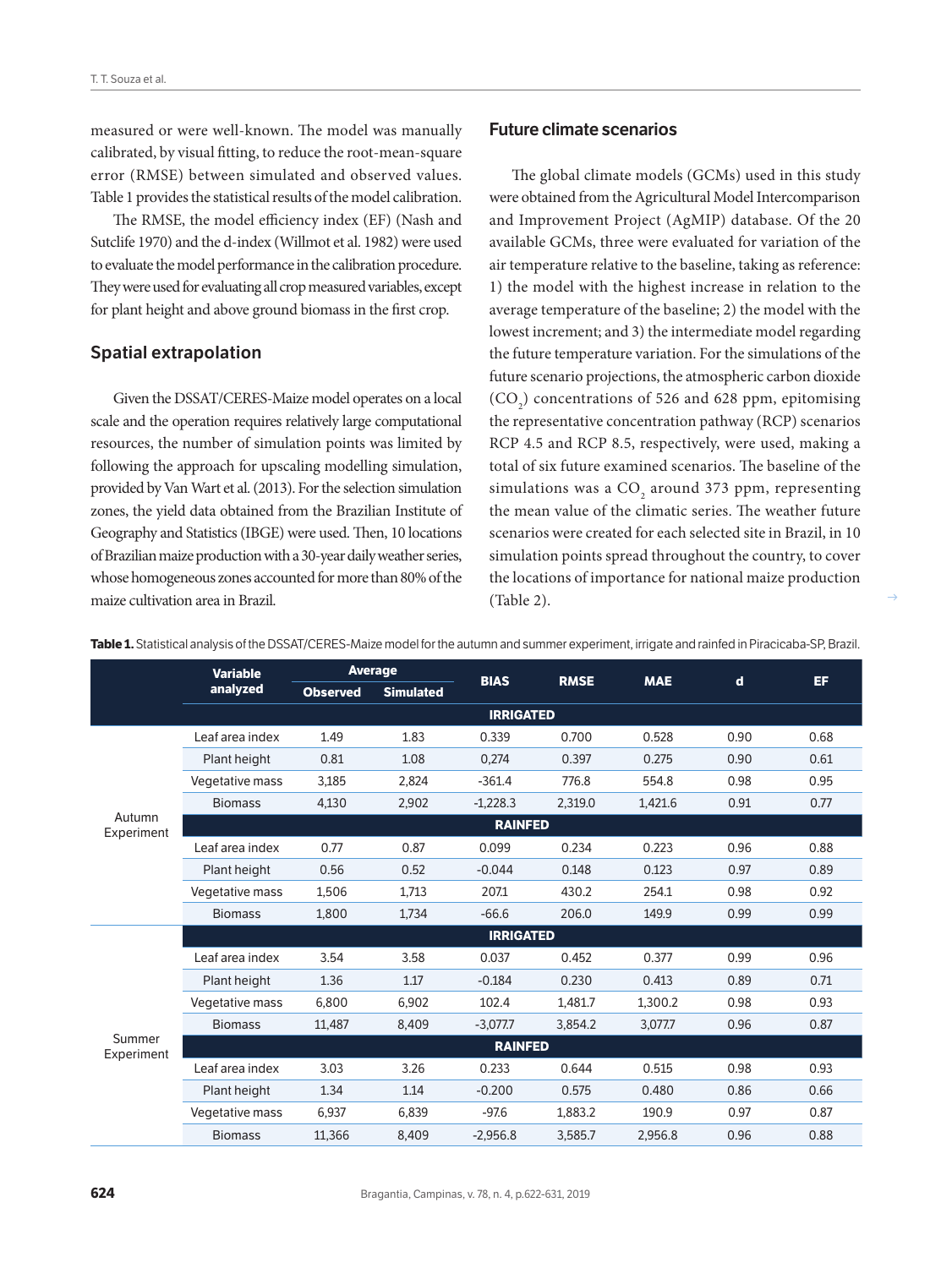| <b>Weather Station</b> | Level of deviation in relation of air<br>temperature of baseline | <b>Global circulation model</b> |  |  |  |
|------------------------|------------------------------------------------------------------|---------------------------------|--|--|--|
|                        | Maximum                                                          | CanESM2                         |  |  |  |
| Diamantino-MT          | Mean                                                             | <b>BNU-ESM</b>                  |  |  |  |
|                        | Minimum                                                          | inmcm4                          |  |  |  |
|                        | Maximum                                                          | CanESM2                         |  |  |  |
| Rondonópolis-MT        | Mean                                                             | <b>BNU-ESM</b>                  |  |  |  |
|                        | Minimum                                                          | inmcm4                          |  |  |  |
|                        | Maximum                                                          | CanESM2                         |  |  |  |
| Corumbaíba-GO          | Mean                                                             | <b>BNU-ESM</b>                  |  |  |  |
|                        | Minimum                                                          | MRI-CGCM3                       |  |  |  |
|                        | Maximum                                                          | CSIRO-Mk3-6-0                   |  |  |  |
| Porangatu-GO           | Mean                                                             | <b>BNU-ESM</b>                  |  |  |  |
|                        | Minimum                                                          | inmcm4                          |  |  |  |
|                        | Maximum                                                          | CanESM2                         |  |  |  |
| Guarapuava-PR          | Mean                                                             | <b>BNU-ESM</b>                  |  |  |  |
|                        | Minimum                                                          | MIROC5                          |  |  |  |
|                        | Maximum                                                          | CanESM2                         |  |  |  |
| Londrina-PR            | Mean                                                             | <b>BNU-ESM</b>                  |  |  |  |
|                        | Minimum                                                          | NorESM1-M                       |  |  |  |
|                        | Maximum                                                          | MIROC-ESM                       |  |  |  |
| Barreiras-BA           | Mean                                                             | <b>BNU-ESM</b>                  |  |  |  |
|                        | Minimum                                                          | inmcm4                          |  |  |  |
|                        | Maximum                                                          | IPSL-CM5A-MR                    |  |  |  |
| Bagé-RS                | Mean                                                             | <b>BNU-ESM</b>                  |  |  |  |
|                        | Minimum                                                          | MIROC5                          |  |  |  |
|                        | Maximum                                                          | IPSL-CM5A-MR                    |  |  |  |
| Santa Maria-RS         | Mean                                                             | <b>BNU-ESM</b>                  |  |  |  |
|                        | Minimum                                                          | MIROC5                          |  |  |  |
|                        | Maximum                                                          | CanESM2                         |  |  |  |
| Antônio Carlos-SC      | Mean                                                             | <b>BNU-ESM</b>                  |  |  |  |
|                        | Minimum                                                          | MRI-CGCM3                       |  |  |  |

**Table 2.** Global circulation models (GCM) selected for each weather station regarding the air temperature variation in relation to the baseline.

#### **Crop model set-up for representative maize farming systems**

For simulating both main maize seasons in Brazil, simulations were performed for crops on two different sowing dates: October 15th (summer) and February 15th (autumn). Simulations were set-up to assure similar nitrogen management to that usually applied by growers in Brazil, with two nitrogen applications during the crop cycles: the first at the sowing date, and the second when crops reached the V5 phenological state. To appraise the proportion of rainfall changes and air temperature variations responsible for crop development and growth changes in the future, all simulations were done for rainfed and fully irrigated crops.

#### **RESULTS**

In general, the results for the climatic scenarios pointed to temperature rise and rainfall decrease in maize producing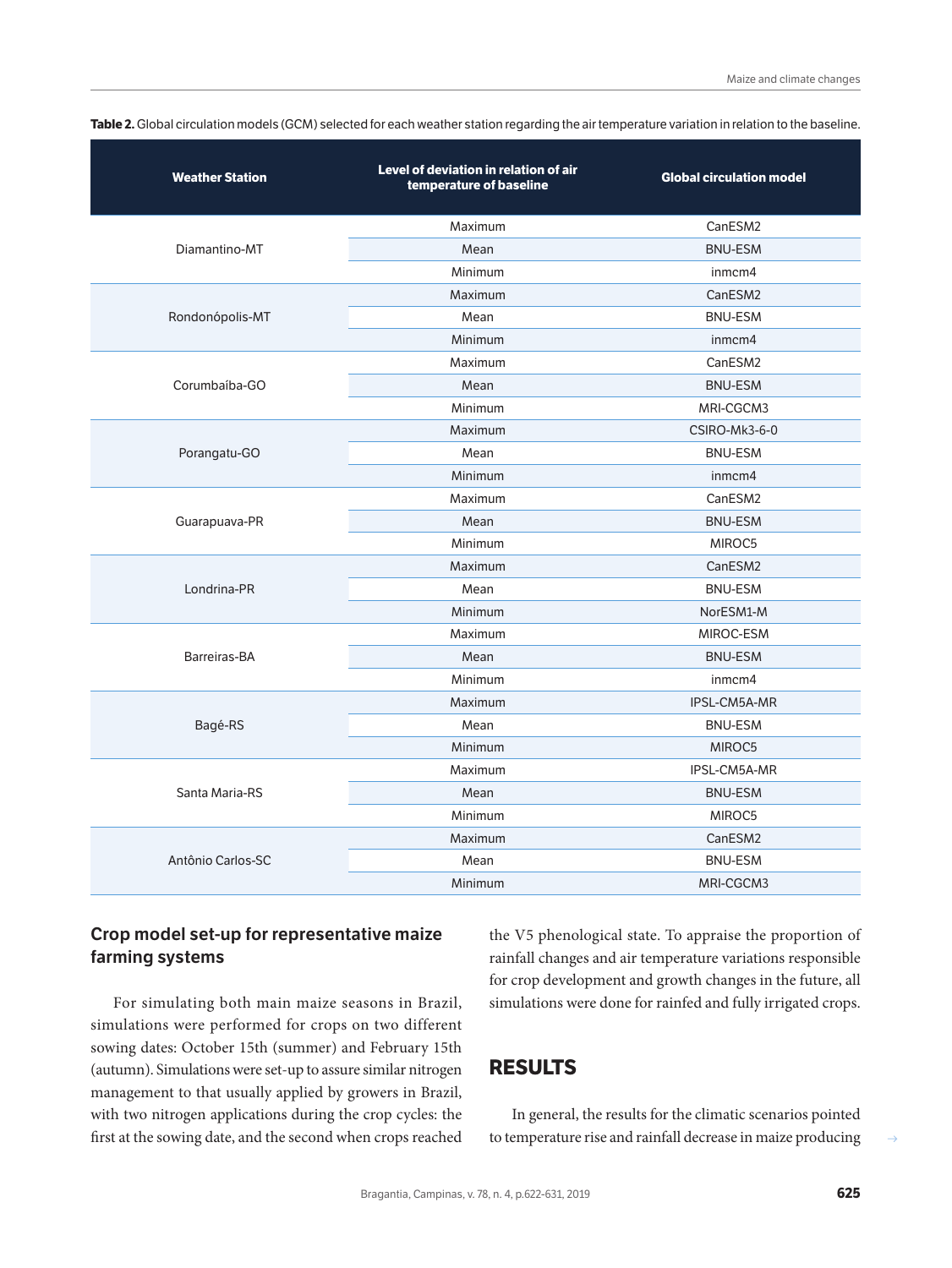areas in Brazil in 2050, compared to the baseline. This trend is especially relevant for summer crops, with estimates of increases between 2 to 16% in air temperature (an absolute increase of roughly 4.5 °C in the most extreme scenario) (Table 3). The scenarios also indicated a possible 24% reduction in rainfall volume in the most extreme scenario. Among the considered GCMs, the one with the highest temperature variation in relation to the baseline also showed the greatest rainfall variation compared to the baseline (Table 3); thus, it was assumed the most pessimistic scenario. Conversely, the GCM with the lowest temperature variation also had the lowest rainfall decrease changes in comparison to the baseline; therefore, producing the least pessimistic scenario for future crops.

In all analysed future scenarios, simulations revealed a reduction in average yield of summer crops in relation to the baseline. Overall, for RCP 4.5 and RCP 8.5, significant percentages of reduction were observed in the maximum GCM, with a pronounced increase in air temperature and a marked rainfall decrease, for most locations. For RCP 4.5 and RCP 8.5 scenarios, in summer crops, yields were respectively reduced by 4 to 42% for irrigated crops, and ranged from 5 to 55% for rainfed crops, with a larger yield reduction for RCP 8.5, the hottest climate scenario (Fig. 1).

The autumn simulations revealed a decrease in yields for RCP 8.5 in the maximum GCM, for both irrigated and rainfed crops (Fig. 2). In the RCP 4.5 scenario and minimum GCM, there was a slight increase in yields for both irrigated (+ 1%) and rainfed crops (+ 5%). However, in RCP 8.5, yields for irrigated crops did not change and increased only 2% for rainfed ones, respectively (Fig. 2). Thus, based on the comparison between rainfed and irrigated simulations, the main limiting factor in the future scenarios was not the rainfall decrease, but the air temperature increase.

Future scenarios signalled a slight decrease in rainfall for most autumn crops, except for the minimum GCM for RCP 4.5; however, mainly for RCP 8.5 in the maximum GCM. Air temperature increased between 3 to 17% (representing an absolute increase of about 2-3 °C in the most extreme scenario), except for the minimum GCM, which showed an



Figure 1. Relative variation of maize yield, referring to the summer season for irrigated (I) and rainfed (R) crops under different RCPs and GCMs.

|               | <b>Variation</b>       | <b>GCM minimum</b> |               |               | <b>GCM</b> medium |                |             | <b>GCM maximum</b> |             |      |
|---------------|------------------------|--------------------|---------------|---------------|-------------------|----------------|-------------|--------------------|-------------|------|
| <b>Season</b> |                        | <b>PP</b>          | <b>Tmax</b>   | <b>Tmin</b>   | <b>PP</b>         | Tmax           | <b>Tmin</b> | <b>PP</b>          | <b>Tmax</b> | Tmin |
|               |                        | (mm)               | $(^{\circ}C)$ | $(^{\circ}C)$ | (mm)              | (°C)           | (°C)        | (mm)               | (°C)        | (°C) |
|               |                        |                    |               |               |                   | <b>RCP 4.5</b> |             |                    |             |      |
| Summer        | Relative variation (%) | $-0.6$             | 2.9           | 4.9           | $-10.7$           | 6.4            | 7.6         | $-16.4$            | 10.7        | 11.0 |
|               | Variation (mm or °C)   | $-0.2$             | 0.8           | 1.0           | $-83.3$           | 1.8            | 1.6         | $-119.9$           | 3.1         | 2.3  |
|               |                        | <b>RCP 8.5</b>     |               |               |                   |                |             |                    |             |      |
|               | Relative variation (%) | $-2.4$             | 4.8           | 8.3           | $-11.0$           | 8.7            | 11.1        | $-23.9$            | 16.0        | 15.8 |
|               | Variation (mm or °C)   | $-19.5$            | 1.4           | 1.7           | $-86.3$           | 2.5            | 2.3         | $-182.7$           | 4.5         | 3.2  |
|               |                        | <b>RCP 4.5</b>     |               |               |                   |                |             |                    |             |      |
| Autumn        | Relative variation (%) | 5.9                | 3.0           | 6.1           | $-7.9$            | 7.7            | 11.7        | $-15.0$            | 13.4        | 17.2 |
|               | Variation (mm or °C)   | 34.6               | 0.8           | 1.1           | $-55.9$           | 1.9            | 2.0         | $-97.7$            | 3.5         | 3.0  |
|               |                        | <b>RCP 8.5</b>     |               |               |                   |                |             |                    |             |      |
|               | Relative variation (%) | 5.9                | 3.0           | 6.1           | $-7.9$            | 7.7            | 11.7        | $-15.0$            | 13.4        | 17.2 |
|               | Variation (mm or °C)   | 34.6               | 0.8           | 1.1           | $-55.9$           | 1.9            | 2.0         | $-97.7$            | 3.5         | 3.0  |

**Table 3.** Relative and absolute variation of annual average values of the future climate scenarios in relation to the baseline for the summer season crop.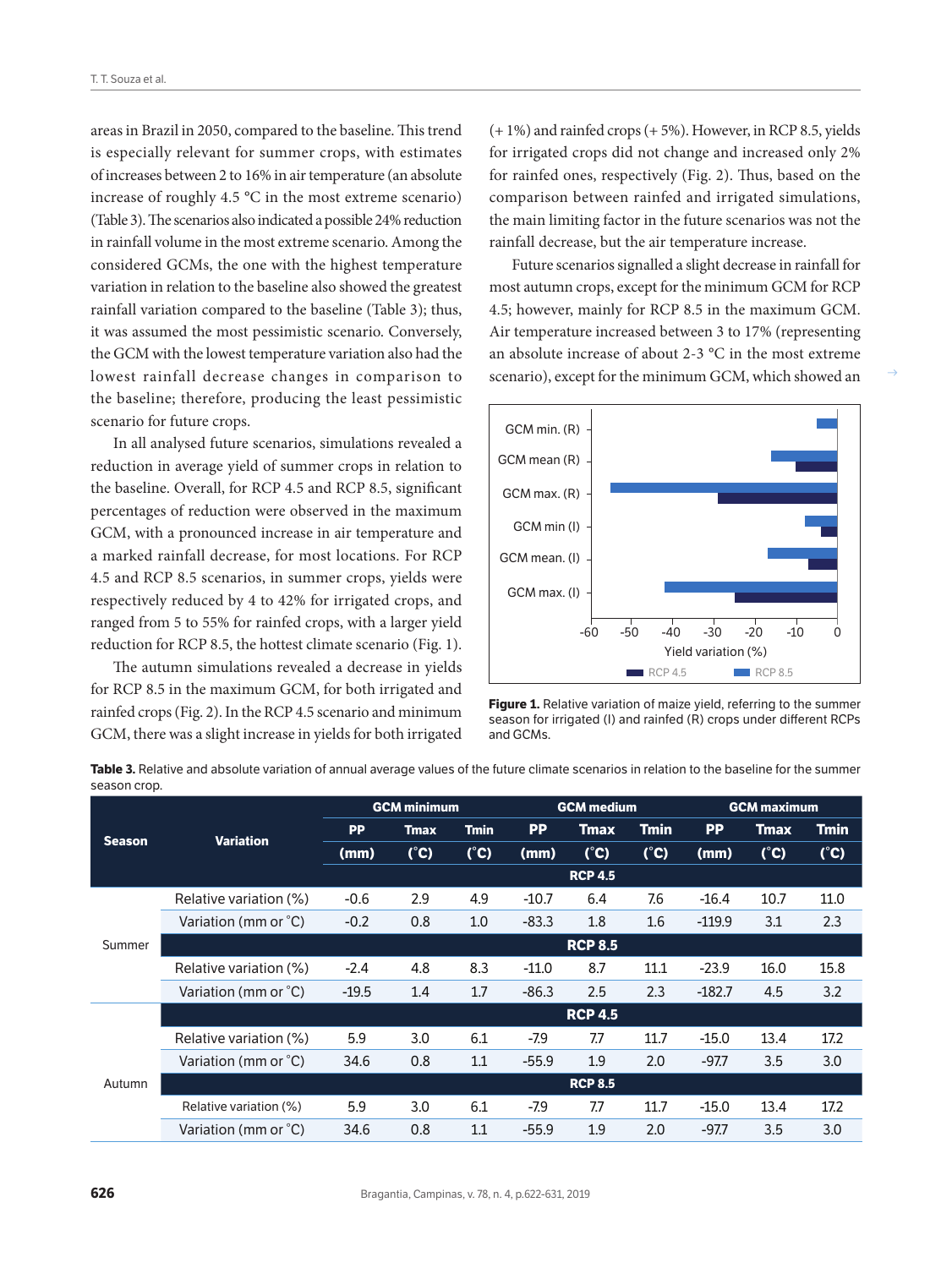increase in air temperature of around 3% to 6% (representing an increase of about 1 °C) (Table 3).

The climatic scenario and minimum GCM (the least pessimistic one) for RCP 4.5 suggested reductions of between 4 to 8% for irrigated crops and 0 to 5% for rainfed crops, respectively, for summer and autumn crops. Simulations for mean and maximum GCMs showed yield reductions ranging from 4 to 25% for irrigated crops and from 0 to 29% for rainfed ones, respectively, for the summer and autumn crops. For the RCP 8.5 scenario, the overall average of three GCMs implied future reductions of between 8 to 42% for irrigated crops and between 5 to 55% for rainfed, respectively, for summer and autumn crops (Fig. 1 and 2).

For the summer rainfed maize crop in Brazil, as temperature increased, evapotranspiration rates also rose, as all simulated



**Figure 2.** Relative variation of maize yield, referring to the autumn season crop for irrigated (I) and rainfed (R) crops under different RCPs and GCMs.

scenarios showed evapotranspiration increase for RCP 4.5 (Fig. 3a) and RCP 8.5 (Fig. 3b). In the most pessimistic scenario, there is a decrease of 5%, and a decrease of 2% for the most optimistic one, considering the baseline to 525-547 mm. An inverse relationship between maize crop yield and average air temperature during the cycle was observed in summer crops, which was also evidenced in the current paper for both RCP 4.5 (Fig. 4a) and RCP 8.5 (Fig. 4b) scenarios. As mentioned above, in addition to a slight increase in crop water stress, air temperature increase caused a decrease in the crop cycle by 6-22 days in RCP 4.5 (Fig. 4c) and 8-29 days in the most extreme stage, in RCP 8.5 (Fig. 4d).

Comparisons of rainfed and fully irrigated simulations (Figs. 1 and 2) showed that rainfall is not the main factor for yield reduction in future crops, but air temperature. This is attributed to the fact that, even under irrigation, projected crop yields were reduced to levels similar to rainfed simulated yields.

## **DISCUSSION**

The water effect can be evaluated in the context of this study, considering that the soil moisture deficit results in reduction transpiration and stomatal closure, with a consequent decrease in crop yield (Crawford et al. 2012; Araya et al. 2017). The evapotranspiration reduction simulated in future climate scenarios (Fig. 3a, b) means that part of the energy to sustain the plant metabolic processes is used in others, affecting the physical environment of crops by modifying the energy balance of the system (Cunha et al. 1996).



**Figure 3.** Projected evapotranspiration reduction (mm) in relation to the baseline for RCP 4.5 (a) and RCP 8.5 (b) for summer rainfed maize in Brazil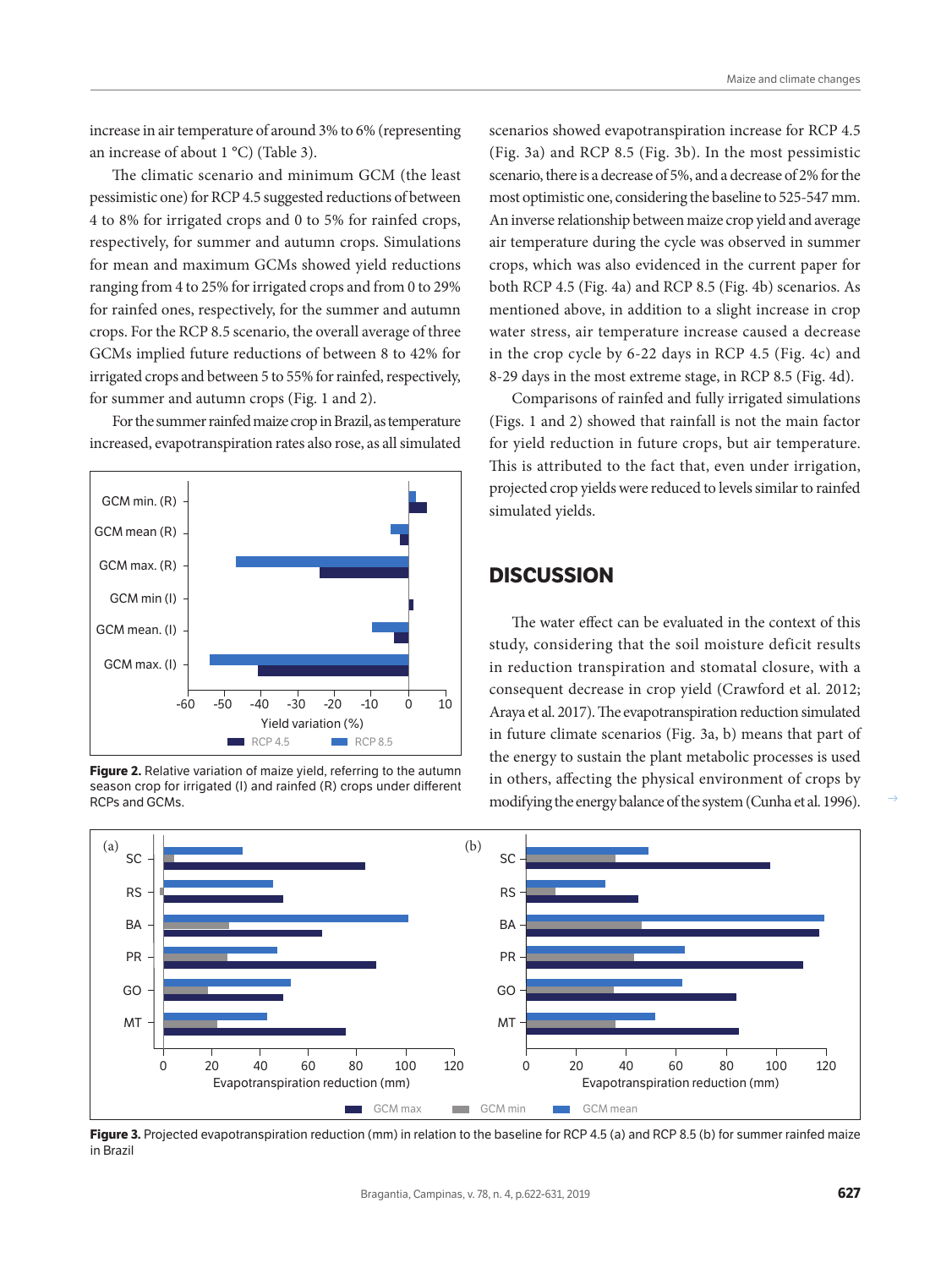

**Figure 4.** Crop cycle length simulated for different Brazilian states for summer crops under RCP 4.5 (a) and RCP 8.5 (b) and cycle reduction (days) under RCP 4.5 (c) and RCP 8.5 (d).

The increased atmospheric  $\mathrm{CO}_2$  lead to a small yield reduction mainly for the rainfed simulations both for summer (Fig. 1) and autumn (Fig. 2) seasons. Leakey (2009), Olesen and Bindi (2002) and Li et al. (2011) reported that photosynthesis of  $C_4$  plants is almost saturated under the current atmospheric  $\mathrm{CO}_2$  and the positive effect of increased  $\mathrm{CO}_\mathrm{2}$  comes mostly from changes in stomatal regulation related to CO<sub>2</sub> increase, as reported for other  $\text{C}_4$  crops (Marin and Nassif 2013). Thus, the effect of CO<sub>2</sub> on the yield of  $\mathrm{C}_4$ plants and on the water use efficiency (WUE) in the future climate is mainly due to a reduction in stomatal conductance. Inherently, water use reduction is also associated to increase of soil water availability (Leakey 2009; Olesen and Bindi 2002) and this affects mainly rainfed crops, as observed in our simulations (Figs. 1 and 2).

Our results showed that despite irrigation or  $\mathrm{CO}_2$  increase, there is a decrease of maize yield in Brazil and the negative effect of temperature was augmented in regions where water deficits occur (Figs. 1 and 2). The reduction in grain yield was attributed to air temperature and rainfall (Table 3). Air temperature has a stronger effect when we compare the 4.5

and 8.5 scenarios (Figs. 1 and 2), due to the phenological development rate in maize hybrids, accelerating their metabolic processes and basal respiration rate, as previously reported by Hatfield (2016), Minuzzi and Lopes (2016) and Bergamaschi (2017b). Damages caused by excessive heat and physiological disturbances in plants could also reduce yield, as previously reported by Wahid et al. (2007). However, our simulations did not take this factor into account. Water deficits lead to an increase in leaf temperature and a reduction in relative humidity of the leaf boundary layer in a way that plants exposed to a water deficit show enhanced crop evaporative demand, leading to rapid and intense stress (Bergamaschi 2017a). Even for irrigated crops, adequate use of genotypes regarding to the crop cycle are necessary to keep the current yield levels in the future climate.

Finally, the main cause for yield reduction observed in our simulations were attributed to temperature increase in crop cycle (Fig. 4). This finding agrees with previous experiments that reported the inverse relationship between average air temperature and maize crop cycle, and also demonstrated that relationship to explain maize yield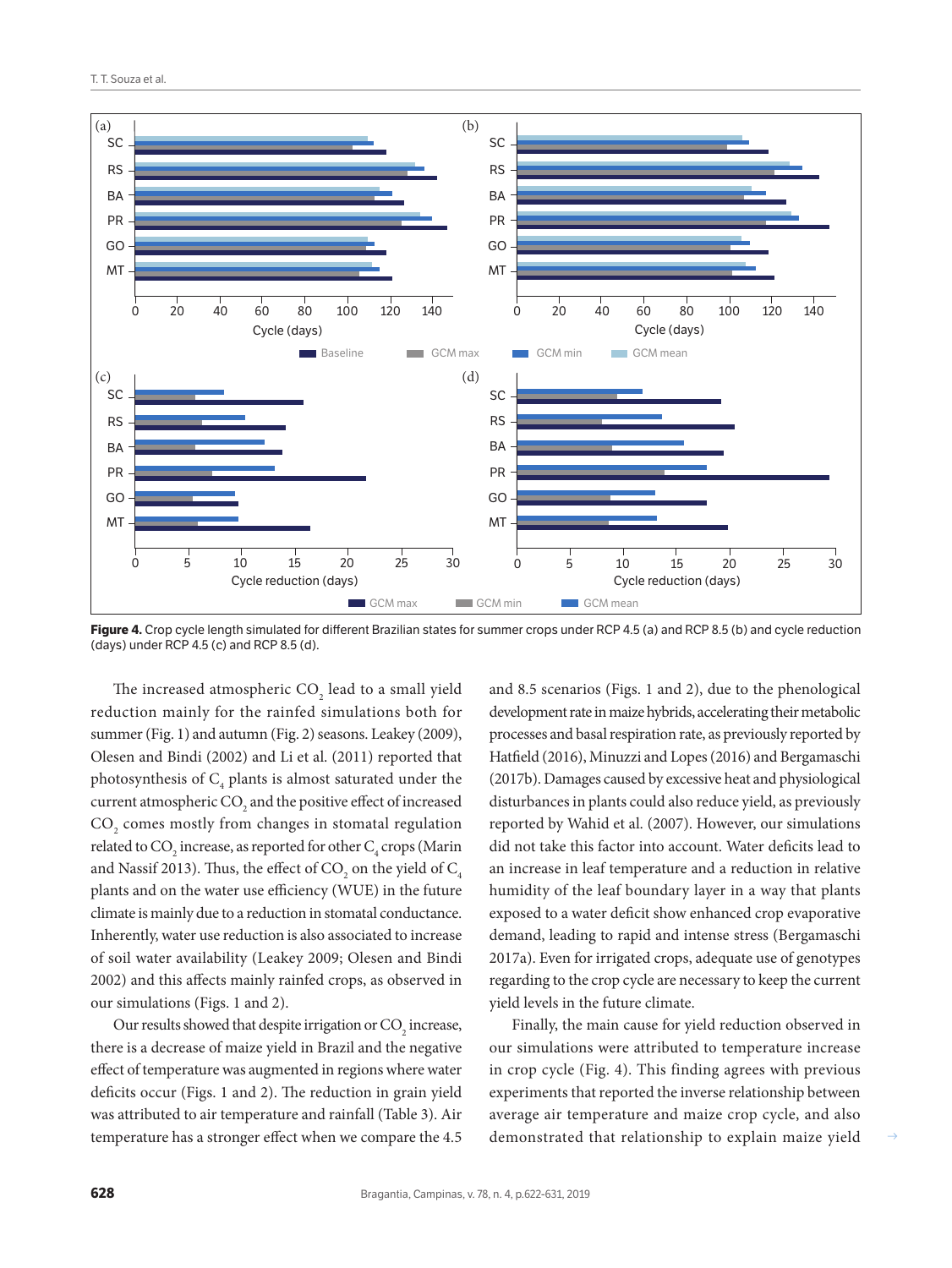(Crawford et al. 2012; Islam et al. 2012; Araya et al. 2017; Leng 2017). Therefore, these reductions negatively affected the phenological development and the accumulation and partition of synthesised biomass, besides reducing the time available for translocation of the photoassimilates (Li et al. 2011; Bassu et al. 2014). Therefore, considering continuous increases in air temperature, maize production is likely to be compromised. Thus, the cycle duration of maize plants needs to be particularly considered, as well as the choice of the genotype (Hatfield 2016).

## **CONCLUSION**

Simulated future scenarios indicate an overall downward trend in maize yield and an increase in climate risk in Brazilian maize, assuming the current farming systems would remain.

The increase of air temperature and the consequent crop length reduction are argued as the leading causes of maize yield decline in the future, due to climate change.

Management strategies are actions that could minimise the projected yield reduction, particularly those related to the use of genotypes with extended length cycles.

#### **ACKNOWLEDGMENTS**

Funding sources include the Brazilian Research Council (CNPq grant #301424/2015-2 #401662/2016-0), and São Paulo Research Foundation (FAPESP #2016/06363-6, #2014/12406- 4, #2017/20925-0, and #2017/50445-0).

#### **AUTHOR'S CONTRIBUTION**

Conceptualization, Souza T. T., Antolin L. A. S., Bianchini V. J. M., Pereira R. A. A., Silva, E. H. F. M. and Marin F. R.; Methodology, Souza T. T., Antolin L. A. S., Bianchini V. J. M., Pereira R. A. A., Silva, E. H. F. M. and Marin F. R.; Investigation, Souza T. T., Antolin L. A. S., Bianchini V. J. M., Pereira R. A. A., and Marin F. R.; Writing - Original Draft, Souza T. T., Antolin L. A. S., Bianchini V. J. M., Pereira R. A. A., and Marin F. R.; Writing – Review and Editing, Souza T. T. and Marin F. R.; Funding Acquisition, Souza T. T. and Marin F. R.; Resources, Souza T. T., Antolin L. A. S., Bianchini V. J. M., Pereira R. A. A., Silva, E. H. F. M. and Marin F. R.; Supervision, Marin F. R.

#### **ORCID IDs**

- T. T. de Souza https://orcid.org/0000-0002-2309-6522 L. A. S. Antolin http://orcid.org/ 0000-0002-3530-3760 V. J. M. Bianchini https://orcid.org/0000-0001-8646-6781 R. A. A. Pereira https://orcid.org/0000-0002-3240-4611 E. H. F. M. Silva https://orcid.org/0000-0002-0913-8140 F. R. Marin
	- https://orcid.org/0000-0003-1265-9032

#### **REFERENCES**

Araya, A., Kisekka, I., Lin, X., Vara Prasad, P. V., Gowda, P. H., Rice, C. and Andales, A. (2017). Evaluating the impact of future climate change on irrigated maize production in Kansas. Climate Risk Management, 17, 139-154. https://doi. org/10.1016/j.crm.2017.08.001

Bassu, S., Brisson, N., Durand, J. L., Boote, K., Lizaso, J., Jones, J. W., Rosenzweig, C., Ruane, A. C., Adam, M., Baron, C., Basso, B., Biernath, C., Boogaard, H., Conijn, S., Corbeels, M., Deryng, D., DE Sanctis, G., Gayler, S., Grassini, P., Hatfield, J., Hoek, S., Izaurralde, C., Jongschaap, R., Kemanian, A. R., Kersebaum, K. C., Kim, S. H., Kumar, N. S., Makowski, D., Müller, C., Nendel, C., Priesack, E., Pravia, M. V., Sau, F., Shcherbak, I., Tao, F., Teixeira, E., Timlin, D. and Waha, K. (2014). How do various maize crop models vary in their responses to climate change factors? Global Change Biology, 20, 2301-2320. https://doi. org/10.1111/gcb.12520

Bergamaschi, H. (2017a). Água. In Bergamaschi, H., Bergonci, J. I. As plantas e o clima: Princípios e aplicações (p. 257-308). Guaíba: Agrolivros.

Bergamaschi, H. (2017b). Temperatura do ar. In Bergamaschi, H., Bergonci, J. I. As plantas e o clima: Princípios e aplicações (p. 137-182). Guaíba: Agrolivros.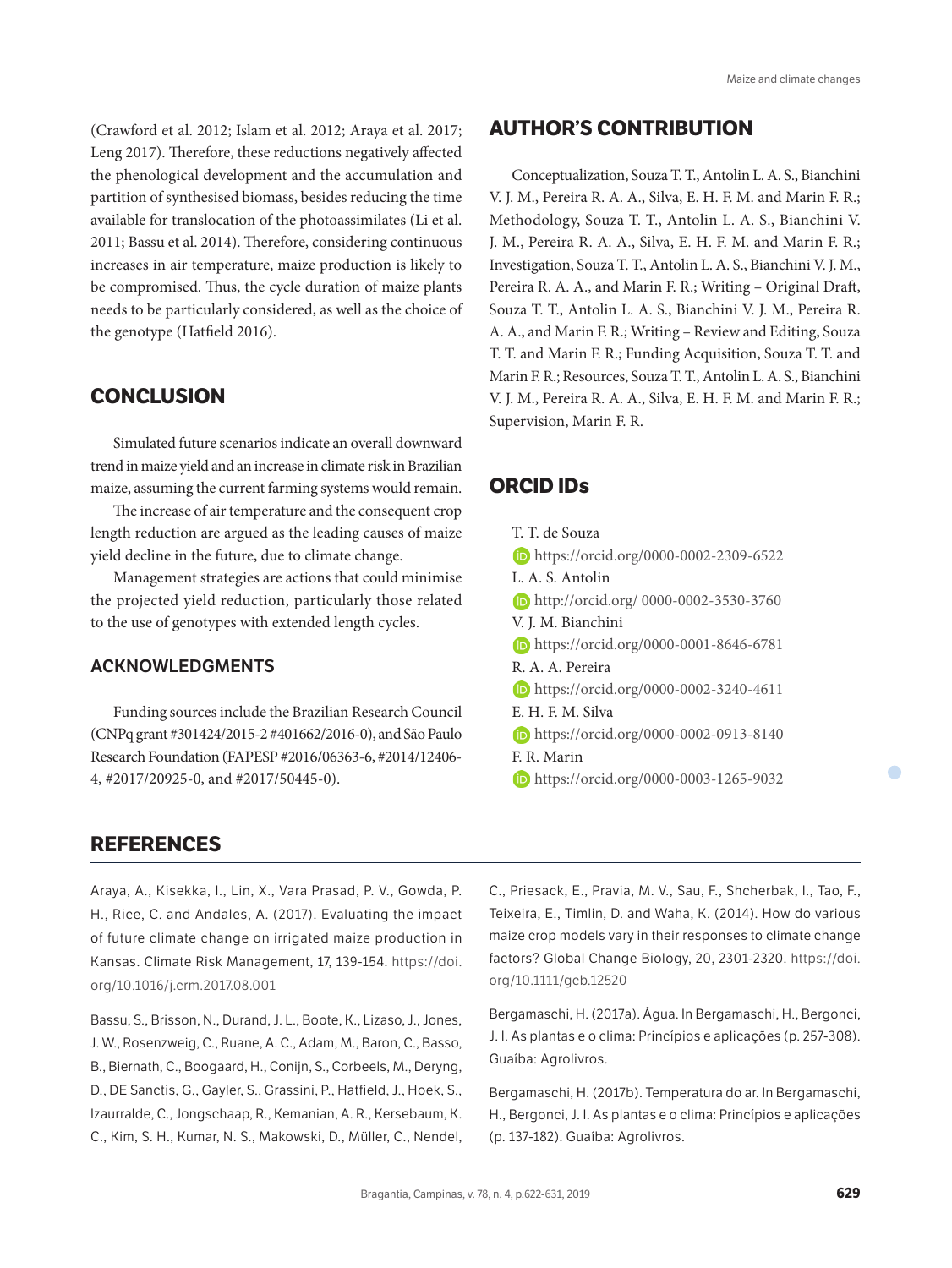Crawford, A. J., Mclachlan, D. H., Hetherington, A. M. and Franklin, K. A. (2012). High temperature exposure increases plant cooling capacity. Current Biology, 22, 396-397. https:// doi.org/10.1016/j.cub.2012.03.044

Cunha, R. G., Bergamaschi, H., Berlato, M. and Matzenauer, R. (1996). Balanço de energia em cultura de milho. Revista Brasileira de Agrometeorologia, 1-14.

Farhangfar, S., Bannayan, M., Khazaei, H. R. and Baygi, M. M. (2015). Vulnerability assessment of wheat and maize production affected by drought and climate change. International Journal of Disaster Risk Reduction, 37-51. https://doi.org/10.1016/j. ijdrr.2015.03.006

Groisman, P. Y., Knight, R. W., Easterling, D. R., Karl, T. R., Hegerl, G. C. and Razuvaev, V. N. (2005). Trends in intense precipitation in the climate record. Journal of Climate, 18, 1326-1350. https://doi.org/10.1175/JCLI3339.1

Hatfield, J. L. (2016). Increased Temperatures Have Dramatic Effects on Growth and Grain Yield of Three Maize Hybrids. Agricultural & Environmental Letters, 1, 1-5. https://doi. org/10.2134/ael2015.10.0006

Holzkamper, A., Calanca, P., Honti, M. and Fuhrer, J. (2015). Projecting climate change impacts on grain maize based on three different crop model approaches. Agricultural and Forest Meteorology, 214-215, 219–230. https://doi.org/10.1016/j. agrformet.2015.08.263

Islam, A., Ahuja, L. R., Garcia, L. A., Ma, L., Saseendran, A. S. and Trout, T. J. (2012). Modeling the impacts of climate change on irrigated corn production in the Central Great Plains. Agricultural Water Management, 110, 94-108. https:// doi.org/10.1016/j.agwat.2012.04.004

Jones, C. A., Kiniry, J. R. and Dyke, P. T. (1986). CERES-Maize: a simulation model of maize growth and development. Texas A & M University Press.

Kresovic, B., Matovic, G., Gregoric, E., Djuricin, S. and Bodroza, D. (2014). Irrigation as a climate change impact mitigation measure: An agronomic and economic assessment of maize production in Serbia. Agricultural Water Management, 139, 7-16. https://doi.org/10.1016/j.agwat.2014.03.006

Leakey, A. D. B. (2009). Rising atmospheric carbon dioxide concentration and the future of  $C_4$  crops for food and fuel. Proceedings of the Royal Society B: Biological Sciences, 276, 2333-2343. https://doi.org/10.1098/rspb.2008.1517

Leng, G. (2017). Evidence for a weakening strength of temperature-corn yield relation in the United States during 1980–2010. Science of the Total Environment, 551-558. https:// doi.org/10.1016/j.scitotenv.2017.06.211

Li, X., Takahashi, T., Suzuki, N., Kaiser, H. M. (2011). The impact of climate change on maize yields in the United States and China. Agricultural Systems, 104, 348-353. https://doi.org/10.1016/j. agsy.2010.12.006

Ma, L., Ahuja, L. R., Islam, A., Trout, T. J., Saseendran, S. A. and Malone, R. W. (2017). Modeling yield and biomass responses of maize cultivars to climate change under full and deficit irrigation. Agricultural Water Management, 180, 88-98. https:// doi.org/10.1016/j.agwat.2016.11.007

Marengo, J. A., Jones, R., Alves, L. M. and Valverde, M. C. (2009). Future change of temperature and precipitation extremes in South America as derived from the PRECIS regional climate modeling system. International journal of climtology, 29, 2241- 2255. https://doi.org/10.1002/joc.1863

Marin, F. and Nassif, D. S. P. (2013). Mudanças climáticas e a cana-de-açúcar no Brasil: Fisiologia, conjuntura e cenário futuro. Revista Brasileira de Engenharia Agrícola e Ambiental, 17, 232-239. https://doi.org/10.1590/S1415-43662013000200015

Minuzzi, R. B. and Lopes, F. Z. (2015). Desempenho agronômico do milho em diferentes cenários climáticos no Centro-Oeste do Brasil. Revista Brasileira de Engenharia Agrícola e Ambiental, 19, 734-740. https://doi.org/10.1590/1807-1929/agriambi. v19n8p734-740

Nash, J. E. and Sutcliffe, J. V. (1970) River flow forecasting through conceptual models. Part I – A discussion of principles. Journal of Hydrology, 10, 282-290. https://doi. org/10.1016/0022-1694(70)90255-6

Olesen, J. E. and Bindi, M. (2002). Consequences of climate change for European agricultural productivity, land use and policy. European Journal of Agronomy, 16, 239-262. https:// doi.org/10.1016/S1161-0301(02)00004-7

Rosenzweig, C., Jones, J. W., Hatfield, J. L., Ruane, A. C., Boote, K. J., Thorburn, P., Antle, J. M., Nelson, G. C., Porter, C., Janssen, S., Asseng, S., Basso, B., Ewert, F., Wallach, D., Baigorria, G., Winter, J. M. (2013). The Agricultural Model Intercomparison and Improvement Project (AgMIP): Protocols and pilot studies. Agricultural and Forest Meteorology, 170, 166-182. https://doi. org/10.1016/j.agrformet.2012.09.011